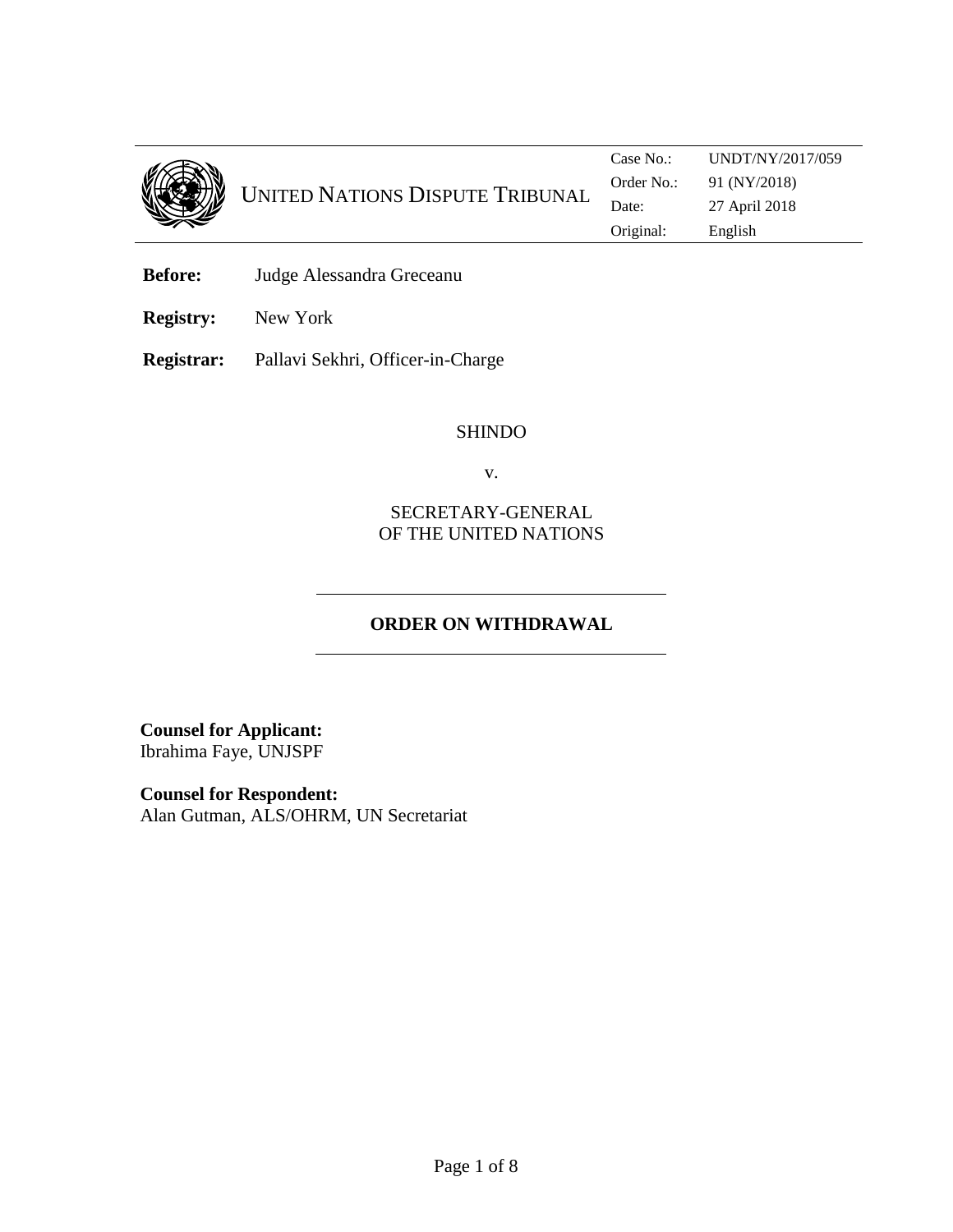### **Introduction**

1. On 23 June 2017, the Applicant, a staff member serving as Deputy Director for Investments at the D-1 level, step 8, in the United Nations Joint Staff Pension Fund ("UNJSPF") in New York, filed an application contesting, "[t]he decision by the Director of the Investment Management Division to impose a disguised disciplinary measure on [him] by issuing a note as part of [his] official record, constituting a written reprimand in violation of [his] right, […] and refusing to withdraw the note and in addition to include this information in [his] performance records through the misuse of the performance management system".

2. The Applicant requests that the Tribunal orders "that the Note be withdrawn and award compensation for the mora[l] and psychological damage create[d] by the unlawful action in the amount of six months net base salary and compensation for costs associated with the case in the amount of \$10,000".

3. On 23 June 2017, in accordance with art. 8.4 of the Tribunal's Rules of Procedure, the Registry transmitted the application to the Respondent, instructing him to file his reply by 24 July 2017.

4. On the same day, the case was assigned to the undersigned Judge.

5. On 24 July 2017, the Respondent filed his reply arguing, *inter alia*, that the application is moot. The Respondent submits that, on 15 March 2017, the Director advised the Applicant that he rescinded his decision, and that the email was never included in the Applicant's official record. According to the Respondent, the Applicant has, therefore, been granted the relief he requests, i.e. the withdrawal of the email from his official record and, as there is no longer a contestable administrative decision before the Tribunal, the application should be dismissed.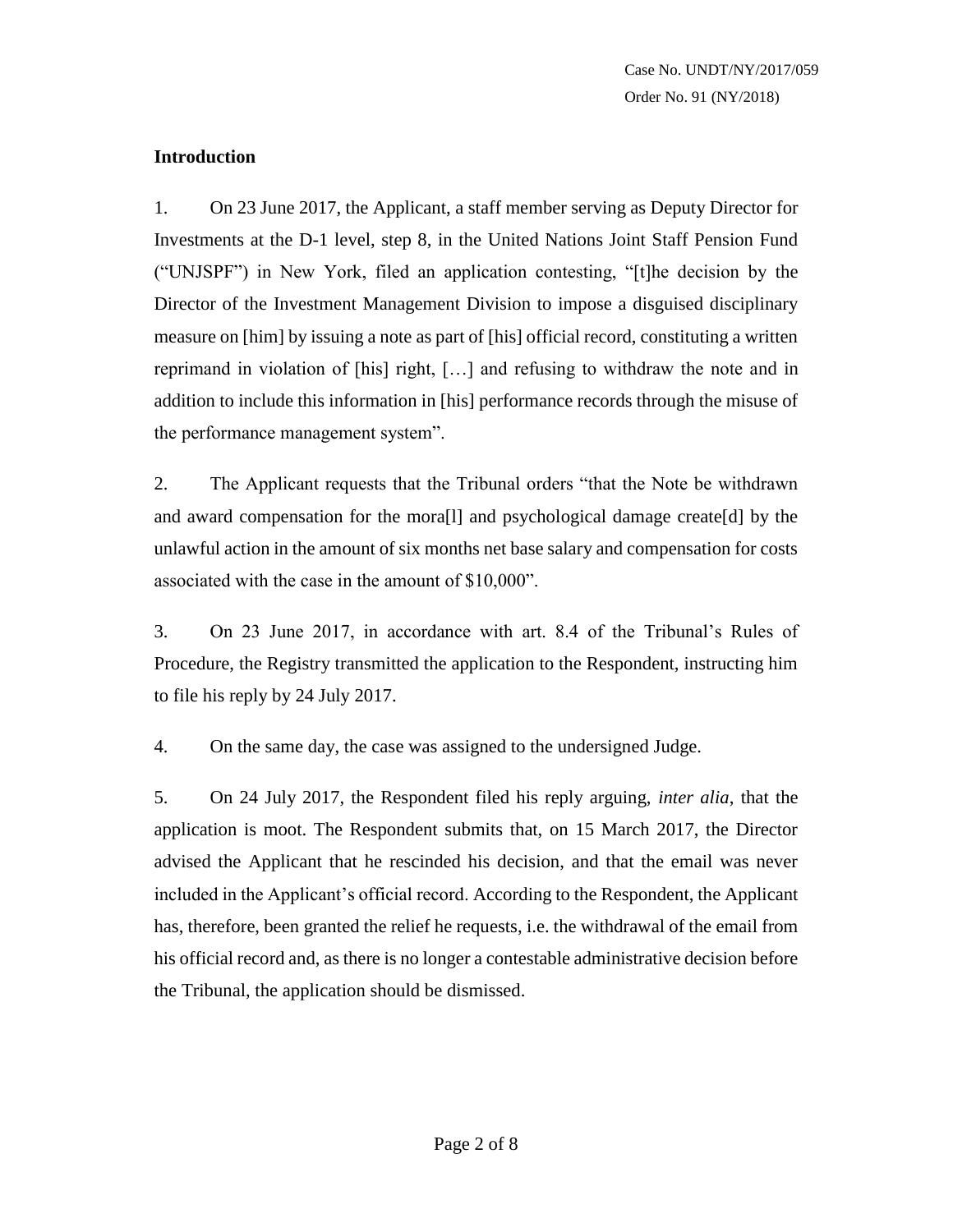6. By Order No. 158 (NY/2017) issued on 8 August 2017, the Tribunal instructed the Applicant to file a response to the receivability issue raised by the Respondent in his reply by 30 August 2017.

7. The Applicant filed his submission in response to Order No. 158 (NY/2017) on 28 August 2017.

8. By Order No. 16 (NY/2018) issued on 23 January 2018 the Tribunal instructed the parties as follows (emphasis omitted):

By 5:00 p.m. on Friday, 2 February 2018, the parties shall file a joint submission informing the Tribunal whether they agree to enter into informal resolution of the case either through the Office of the Ombudsman or through *inter partes* discussions and whether they seek the suspension of the proceedings;

… In the event the parties do not agree to pursue informal resolution, by 5:00 p.m. on Friday, 2 February 2018 the parties are to file separate statements informing the Tribunal if additional written and/or oral evidence is requested to be produced and, if so, stating its relevance;

… If the parties agree that no further evidence is requested and that the Tribunal may decide the case on the papers before it, the parties are instructed to file their closing submissions, based only on the evidence already before the Tribunal, by 5:00 p.m. on Friday, 9 February 2018.

9. On 25 January 2018, the Applicant filed by email a request for extension of time informing that his Counsel, Mr. Ibrahima Faye, is on annual leave until 12 February 2018.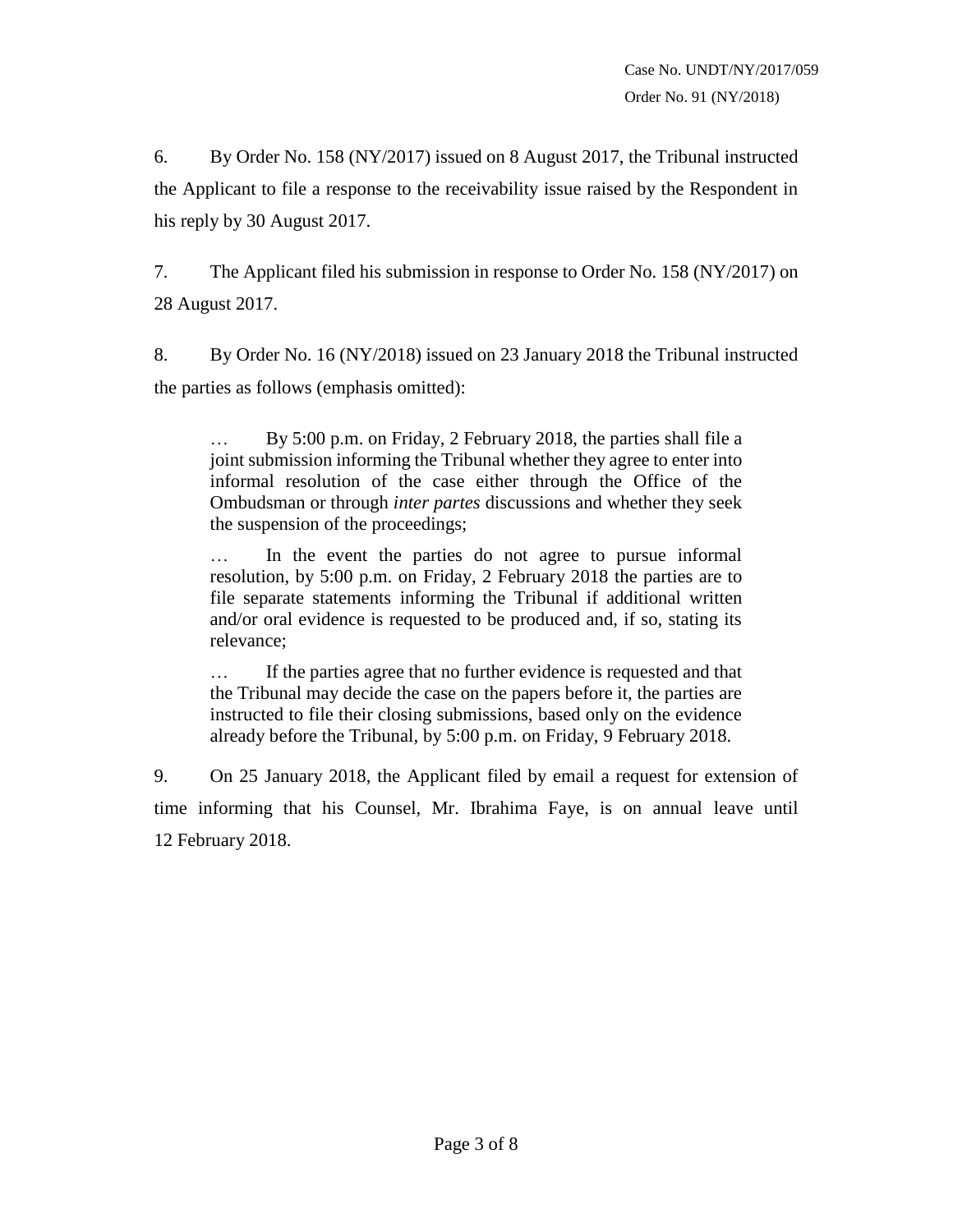10. On 26 January 2018, the Tribunal instructed the Respondent by email to file a response, if any, by 5:00 p.m. on the same day to the Applicant's motion for an extension of time.

11. By Order No. 21 (NY/2018) issued on 29 January 2018, the Tribunal instructed the parties as follows (emphasis omitted):

The Applicant's request for an extension [of] time is granted. By 5:00 p.m. on Friday, 23 February 2018, the parties shall file a joint submission informing the Tribunal whether they agree to enter into informal resolution of the case either through the Office of the Ombudsman or through *inter partes* discussions and whether they seek the suspension of the proceedings;

… In the event the parties do not agree to pursue informal resolution, by 5:00 p.m. on Friday, 23 February 2018 the parties are to file separate statements informing the Tribunal if additional written and/or oral evidence is requested to be produced and, if so, stating its relevance;

… If the parties agree that no further evidence is requested and that the Tribunal may decide the case on the papers before it, the parties are instructed to file their closing submissions, based only on the evidence already before the Tribunal, by 5:00 p.m. on Friday, 2 March 2018.

12. On 13 February 2018, the parties filed a joint submission informing the Tribunal that the parties have agreed to explore informal resolution of the case through *inter partes* discussions. The parties requested a suspension of the formal proceedings for 30 calendar days for the informal dispute resolution discussions.

13. By Order No. 39 (NY/2018) issued on 16 February 2018, the Tribunal instructed the parties as follows:

… The parties' joint request for suspension of the proceedings is granted and the proceedings before the Tribunal are suspended until 19 March 2018;

By 5:00 p.m. on Monday, 19 March 2018, the parties are to inform the Tribunal as to the progress of the informal discussions and/or whether this case has been resolved. In the latter event, the Applicant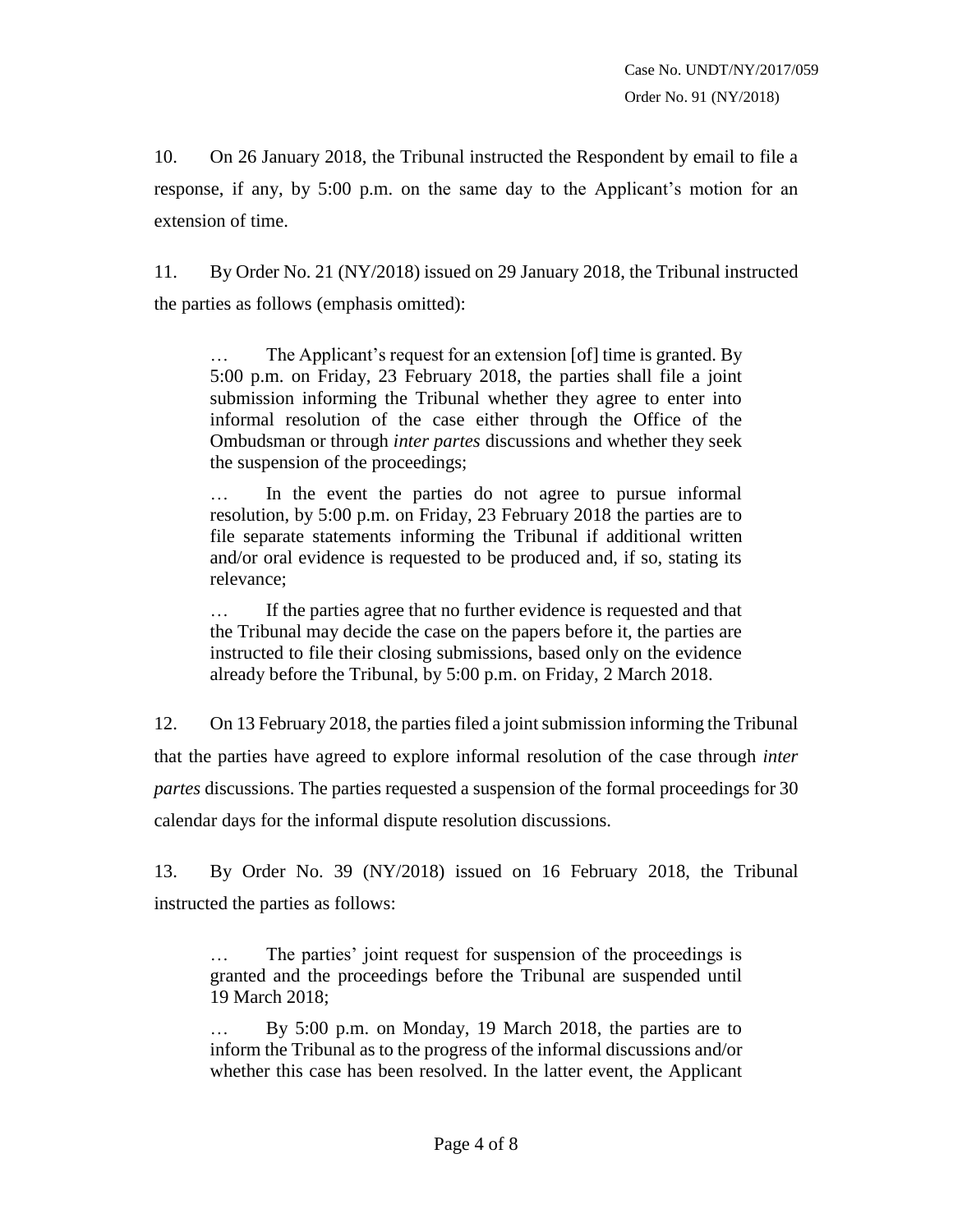shall confirm to the Tribunal, in writing, that his application is withdrawn fully, finally and entirely, including on the merits.

14. On 15 March 2018, the parties filed a joint submission informing the Tribunal that "[…] the parties continue to explore informal resolution of the case through *inter partes* discussions. The parties have reached an advanced stage in their discussions". The parties requested a further suspension of the formal proceedings of two (2) weeks in order to conclude their discussions.

15. On 19 March 2018, the parties were informed via email that the request for extension is granted and an order will follow.

16. By Order No. 59 (NY/2018) issued on 20 March 2018, the Tribunal instructed the parties as follows:

… The parties' joint request for suspension of the proceedings is granted and the proceedings before the Tribunal are suspended until 3 April 2018;

… By 5:00 p.m. on Tuesday, 3 April 2018, the parties are to inform the Tribunal as to the progress of the informal discussions and/or whether this case has been resolved. In the latter event, the Applicant shall confirm to the Tribunal, in writing, that his application is withdrawn fully, finally and entirely, including on the merits.

17. On 2 April 2018, the parties filed a joint submission informing the Tribunal that they continue to explore an informal resolution of the case through *inter partes* discussions, that they have reached an advanced stage in their discussions, and they requested a further suspension of the formal proceedings of one month, until 2 May 2018, which will allow the parties to conclude their discussions.

18. By Order No. 72 (NY/2018) dated 3 April 2018, the Tribunal suspended the proceedings until 2 May 2018 and requested the parties to inform the Tribunal, by the same date, as to the progress of the mediation discussions and/or whether this case has been resolved.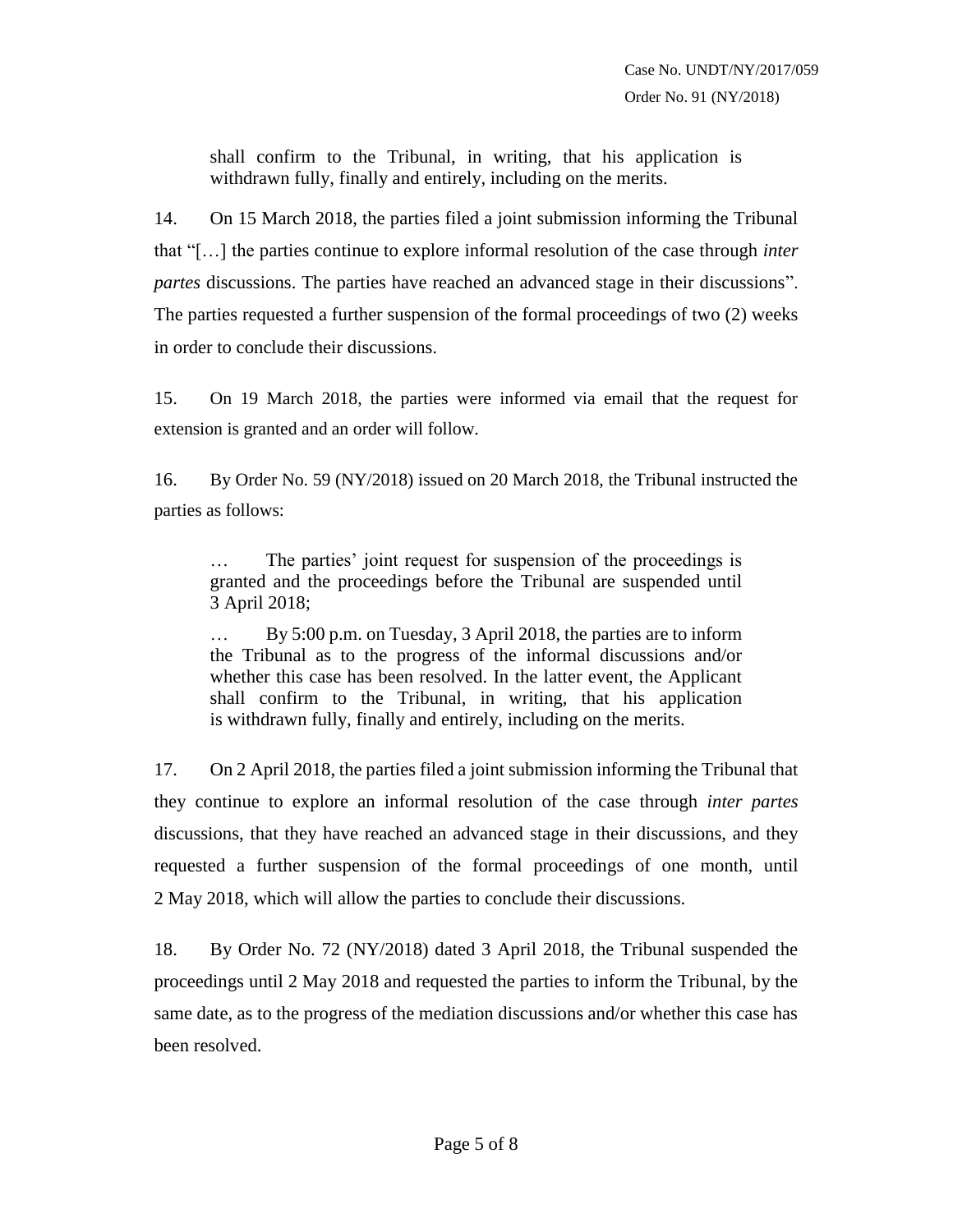19. On 26 April 2018, Counsel for the Applicant filed a notice of withdrawal, stating that:

… Pursuant to the terms and conditions of a Confidential Settlement Agreement signed between the Applicant and the Respondent on 26 April 2018;

… The Applicant hereby inform[s] the [Dispute Tribunal] that he her[e]by withdraw[s] his Application UNDT/NY/12017/059 dated 23 June 2017, this, in response to [the Dispute Tribunal's] [O]rder No. 72 (NY/2018) from Honourable Judge Alessandra Greceanu dated 3<sup>rd</sup> April 2018"[;]

The full, entire and final [w]ithdrawal of the [a]pplication Number UNDT/NY/2017/059, including on the merits, is done in view of and in order to give full effect to the amicable agreement reached between the parties at the outset of a successful *inter partes* discussion.

### **Consideration**

20. The Tribunal commends the Applicant for withdrawing the present case based on the informal communications between the parties. This saves valuable resources and contributes to a harmonious working relationship between the parties.

21. The Tribunal considers that each person has the fundamental human right to free access to justice, which includes the right to file an application in front of an impartial Tribunal, and therefore also the right to withdraw that application.

22. An application represents the materialization of an applicant's right to appeal the contested decision. This is the first procedural act by which an applicant invests the Tribunal of dealing with the appeal. The whole procedural activity will take place within its limits and the application must be filed by the person who has the right to appeal the contested decision (*ratione personae*), within the applicable time limit (*ratione temporis*) and in front of the competent Tribunal (*ratione loci*).

23. Consequently, to be legally valid, a request for the withdrawal of an application has to be formulated by the applicant and/or by his/her Counsel and must consist of the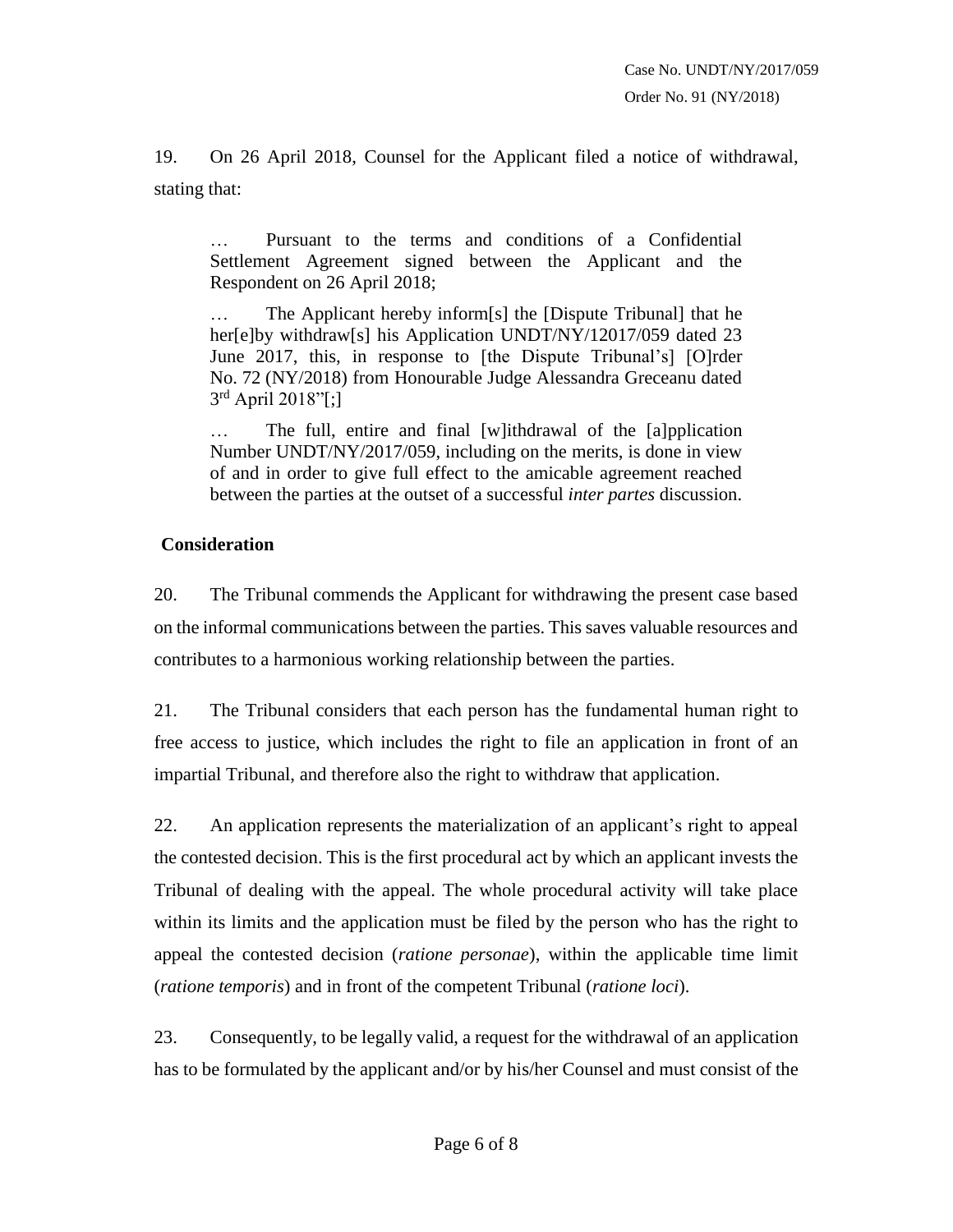unconditional expression of the applicant's free will to close his case before a judgment is issued.

24. An application can be withdrawn orally and/or in writing, partially or entirely. The withdrawal request can refer either to the pending application (as a procedural act) or to the right to appeal itself.

25. If an identical application is filed by the same applicant against the same party after she or he waived her or his right to appeal the matter, the exception of *res judicata* can be raised by the other party or ex officio by the Tribunal itself. *Res judicata* requires three cumulative elements: (a) same parties; (b) same object; and (c) same legal cause, and has both negative and positive effects: it is blocking the formulation of a new identical application and guarantees that it is not possible to rule differently in the same matter.

26. *Res judicata* is a reflection of the principle of legal certainty and does not prejudice the fundamental right to a fair trial since the access to justice is not absolute and can be subjected to limitations resulting from the application of the other principles. The principle of rule of law and the principle of legal certainty, expressed also by *res judicata*, require, *inter alia*, that an irrevocable decision given by the Tribunal not to be further questioned (*non bis in idem*) (see *Shanks* 2010-UNAT-026; *Costa* 2010- UNAT-063; *Meron* 2012-UNAT-198). As stated by the United Nations Appeals Tribunal in *Meron*, "there must be an end to litigation" in order to ensure the stability of the judicial process.

27. The Applicant expressed in his motion his will to withdraw his application and thereby to end the pending litigation.

28. In conclusion, the object of the withdrawal request is the right to appeal itself and represents the Applicant's free will to end the litigation. Since the Applicant has withdrawn his application, the Tribunal no longer needs to make a determination on the merits and takes note of the withdrawal.